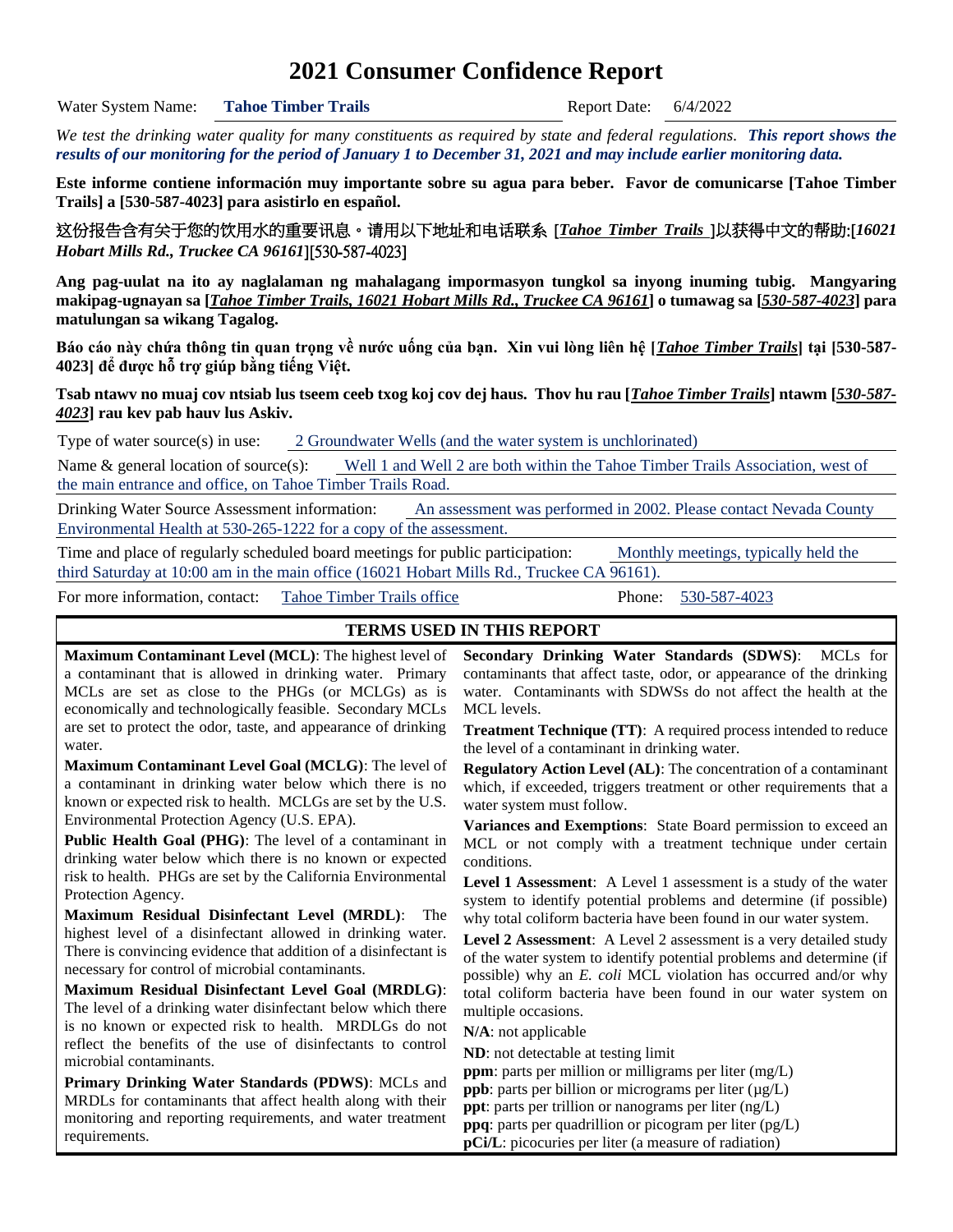**The sources of drinking water** (both tap water and bottled water) include rivers, lakes, streams, ponds, reservoirs, springs, and wells. As water travels over the surface of the land or through the ground, it dissolves naturally-occurring minerals and, in some cases, radioactive material, and can pick up substances resulting from the presence of animals or from human activity.

#### **Contaminants that may be present in source water include:**

- *Microbial contaminants*, such as viruses and bacteria, that may come from sewage treatment plants, septic systems, agricultural livestock operations, and wildlife.
- *Inorganic contaminants*, such as salts and metals, that can be naturally-occurring or result from urban stormwater runoff, industrial or domestic wastewater discharges, oil and gas production, mining, or farming.
- *Pesticides and herbicides*, that may come from a variety of sources such as agriculture, urban stormwater runoff, and residential uses.
- *Organic chemical contaminants*, including synthetic and volatile organic chemicals, that are byproducts of industrial processes and petroleum production, and can also come from gas stations, urban stormwater runoff, agricultural application, and septic systems.
- *Radioactive contaminants*, that can be naturally-occurring or be the result of oil and gas production and mining activities.

**In order to ensure that tap water is safe to drink**, the U.S. EPA and the State Water Resources Control Board (State Board) prescribe regulations that limit the amount of certain contaminants in water provided by public water systems. State Board regulations also establish limits for contaminants in bottled water that provide the same protection for public health.

**Tables 1, 2, 3, 4, 5, and 6 list all of the drinking water contaminants that were detected during the most recent sampling for the constituent**. The presence of these contaminants in the water does not necessarily indicate that the water poses a health risk. The State Board allows us to monitor for certain contaminants less than once per year because the concentrations of these contaminants do not change frequently. Some of the data, though representative of the water quality, are more than one year old. Any violation of an AL, MCL, MRDL, or TT is asterisked. Additional information regarding the violation is provided later in this report.

| <b>TABLE 1 - SAMPLING RESULTS SHOWING THE DETECTION OF COLIFORM BACTERIA</b> |                                |            |            |             |                                             |  |  |
|------------------------------------------------------------------------------|--------------------------------|------------|------------|-------------|---------------------------------------------|--|--|
| Microbiological<br><b>Contaminants</b>                                       | Number of<br><b>Detections</b> | Violation? | <b>MCL</b> | <b>MCLG</b> | <b>Typical Source of</b><br><b>Bacteria</b> |  |  |
| Total Coliform (P/A)                                                         | (In any month)                 | no         | (a)        |             | Naturally present in the<br>environment     |  |  |
| E. coli $(P/A)$                                                              | (In the year)                  | no         | (a)        |             | Human and animal fecal<br>waste             |  |  |

(a) Please note the MCL for Total Coliform and E.coli changed on 7/1/21, when California adopted the Federal Revised Total Coliform Rule. There is no longer an MCL for Total Coliform (the Total Coliform MCL prior to 7/1/21 was *"A routine sample and repeat sample are total coliform positive, and one of these is also fecal coliform or E. coli positive."*), and the MCL for E.coli changed from 0 to *"Routine and repeat samples are total coliform-positive and either is E. coli-positive or system fails to take repeat samples following an E. colipositive routine sample or system fails to analyze a total coliform-positive repeat sample for E. coli"*. The revised rule maintains the purpose to protect public health by ensuring the integrity of the drinking water distribution system and monitoring for the presence of microbials (i.e., total coliform and E. coli bacteria). The U.S. EPA anticipates greater public health protection, as the rule requires water systems that are vulnerable to microbial contamination to identify and fix problems. Water systems that exceed a specified frequency of total coliform occurrences are required to conduct an assessment to determine if any sanitary defects exist. If found, these must be corrected by the water system.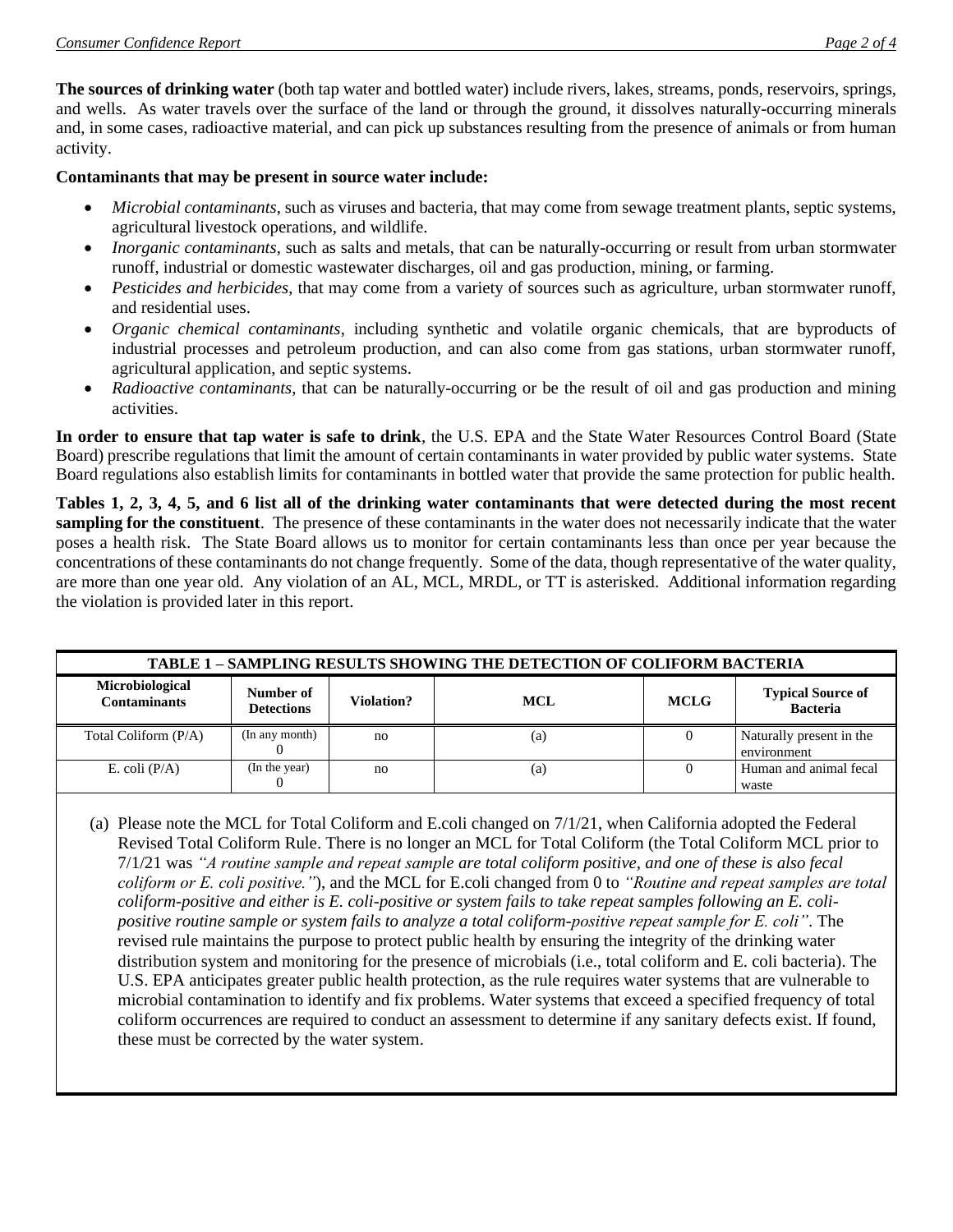| <b>TABLE 2 - SAMPLING RESULTS SHOWING THE DETECTION OF LEAD AND COPPER</b> |                           |                                              |                                                            |                                            |     |            |                                                                    |                                                                                                                                           |
|----------------------------------------------------------------------------|---------------------------|----------------------------------------------|------------------------------------------------------------|--------------------------------------------|-----|------------|--------------------------------------------------------------------|-------------------------------------------------------------------------------------------------------------------------------------------|
| <b>Lead and Copper</b>                                                     | <b>Sample</b><br>Date     | No. of<br><b>Samples</b><br><b>Collected</b> | 90 <sup>th</sup><br>Percentile<br>Level<br><b>Detected</b> | <b>No. Sites</b><br><b>Exceeding</b><br>AL | AL  | <b>PHG</b> | <b>No. of Schools</b><br><b>Requesting</b><br><b>Lead Sampling</b> | <b>Typical Source of</b><br>Contaminant                                                                                                   |
| Lead (ppb)                                                                 | 8/16/21<br>and<br>8/17/21 | $\overline{\phantom{0}}$                     | 0.95                                                       | $\Omega$                                   | 15  | 0.2        | Not applicable                                                     | Internal corrosion of<br>household water plumbing<br>systems; discharges from<br>industrial manufacturers;<br>erosion of natural deposits |
| Copper (ppm)                                                               | 8/16/21<br>and<br>8/17/21 | 5                                            | 0.1145                                                     | $\Omega$                                   | 1.3 | 0.3        | Not applicable                                                     | Internal corrosion of<br>household plumbing<br>systems; erosion of natural<br>deposits; leaching from<br>wood preservatives               |

| TABLE 3 - SAMPLING RESULTS FOR SODIUM AND HARDNESS                           |                                |                          |                               |                      |                                 |                                                                                                                               |  |  |
|------------------------------------------------------------------------------|--------------------------------|--------------------------|-------------------------------|----------------------|---------------------------------|-------------------------------------------------------------------------------------------------------------------------------|--|--|
| <b>Chemical or Constituent</b><br>(and reporting units)                      | <b>Sample</b><br>Date          | Level<br><b>Detected</b> | Range of<br><b>Detections</b> | <b>MCL</b>           | <b>PHG</b><br>(MCLG)            | <b>Typical Source of Contaminant</b>                                                                                          |  |  |
| Sodium (ppm)                                                                 | 9/9/86<br>Well 1               | 6.8                      | N/A                           | None                 | None                            | Salt present in the water and is<br>generally naturally occurring                                                             |  |  |
| Hardness (ppm)                                                               | 9/9/86<br>Well 1               | 89                       | N/A                           | None                 | None                            | Sum of polyvalent cations present in<br>the water, generally magnesium and<br>calcium, and are usually naturally<br>occurring |  |  |
|                                                                              |                                |                          |                               |                      |                                 | TABLE 4 - DETECTION OF CONTAMINANTS WITH A PRIMARY DRINKING WATER STANDARD                                                    |  |  |
| <b>Chemical or Constituent</b><br>(and reporting units)                      | <b>Sample</b><br><b>Date</b>   | Level<br><b>Detected</b> | Range of<br><b>Detections</b> | <b>MCL</b><br>[MRDL] | <b>PHG</b><br>(MCLG)<br>[MRDLG] | <b>Typical Source of Contaminant</b>                                                                                          |  |  |
| Gross Alpha Particle<br>Activity (pCi/L)                                     | 11/4/20<br>Well 1              | 2.62<br>$(+/- 0.952)$    | N/A                           | 15                   | (0)                             | Erosion of natural deposits                                                                                                   |  |  |
| Gross Alpha Particle<br>Activity (pCi/L)                                     | 11/4/20<br>Well 2              | 2.89<br>$(+/- 0.997)$    | N/A                           | $\overline{15}$      | (0)                             | Erosion of natural deposits                                                                                                   |  |  |
| Uranium (pCi/L)                                                              | 11/4/20<br>Well 1              | 0.78                     | N/A                           | 20                   | 0.43                            | Erosion of natural deposits                                                                                                   |  |  |
| Uranium (pCi/L)                                                              | 11/4/20<br>Well 2              | 0.88                     | N/A                           | 20                   | 0.43                            | Erosion of natural deposits                                                                                                   |  |  |
| Radium 226 (pCi/L)                                                           | $\frac{1}{11}{4/20}$<br>Well 1 | 0.269<br>$(+/- 0.162)$   | N/A                           | 3                    | 0.05                            | Erosion of natural deposits                                                                                                   |  |  |
| Radium 226 (pCi/L)                                                           | 11/4/20<br>Well 2              | 0.168<br>$(+/- 0.14)$    | N/A                           | 3                    | 0.05                            | Erosion of natural deposits                                                                                                   |  |  |
| Radium 228 (pCi/L)                                                           | 11/4/20<br>Well 1              | $\Omega$                 | N/A                           | $\overline{c}$       | 0.019                           | Erosion of natural deposits                                                                                                   |  |  |
| Radium 228 (pCi/L)                                                           | 11/4/20<br>Well 2              | 0.126<br>$(+/- 0.64)$    | N/A                           | $\overline{2}$       | 0.019                           | Erosion of natural deposits                                                                                                   |  |  |
| Barium (ppm)                                                                 | 12/8/19<br>Well 1              | 0.094                    | N/A                           | 1.0                  | 2.0                             | Discharge of oil drilling wastes<br>and from metal refineries;<br>erosion of natural deposits                                 |  |  |
| Barium (ppm)                                                                 | 12/8/19<br>Well 2              | 0.096                    | N/A                           | 1.0                  | 2.0                             | Discharge of oil drilling wastes<br>and from metal refineries;<br>erosion of natural deposits                                 |  |  |
| TABLE 5 - DETECTION OF CONTAMINANTS WITH A SECONDARY DRINKING WATER STANDARD |                                |                          |                               |                      |                                 |                                                                                                                               |  |  |
| <b>Chemical or Constituent</b><br>(and reporting units)                      | <b>Sample</b><br><b>Date</b>   | <b>Level Detected</b>    | Range of<br><b>Detections</b> | <b>SMCL</b>          | <b>PHG</b><br>(MCLG)            | <b>Typical Source of Contaminant</b>                                                                                          |  |  |
| Turbidity (Ntu)                                                              | 7/26/16<br>Well 1              | 0.55                     | N/A                           | 5                    | N/A                             | Soil runoff                                                                                                                   |  |  |
| Turbidity (Ntu)                                                              | 7/26/16<br>Well 2              | 5.2                      | N/A                           | $\overline{5}$       | N/A                             | Soil runoff                                                                                                                   |  |  |
| Color (Units)                                                                | 7/26/16<br>Well 1              | 3                        | N/A                           | 15                   | N/A                             | Natural occurring organic material                                                                                            |  |  |